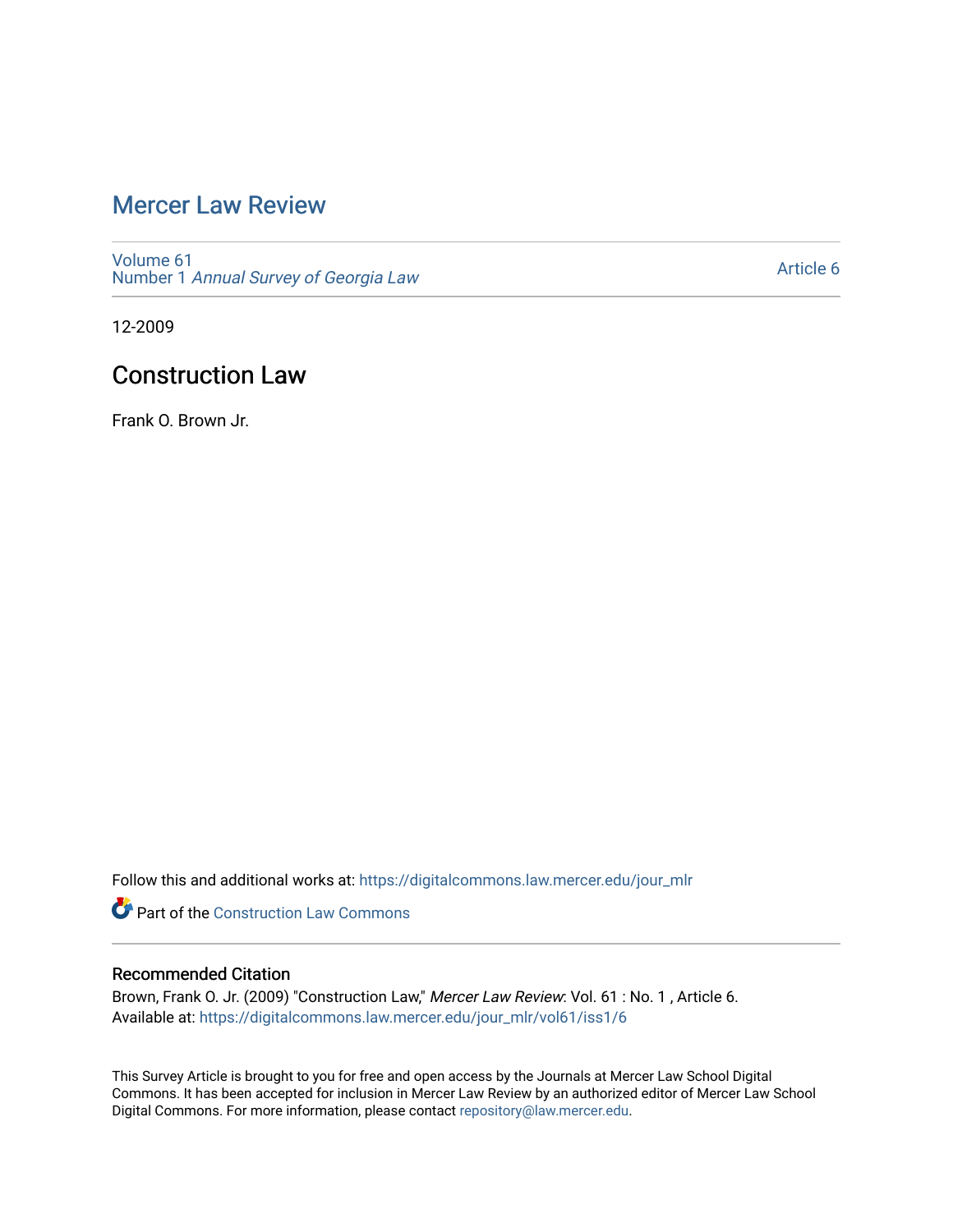# **Construction Law**

## **by** Frank **0.** Brown Jr.\*

#### **I.** INTRODUCTION

This Article focuses on noteworthy construction law decisions **by** Georgia appellate courts between June **1, 2008** and May **31, 2009,** and significant construction-related Georgia legislation and regulations during the same period. $<sup>1</sup>$ </sup>

**II. MECHANICS' AND** MATERIALMEN'S LIENS

#### *A. Notice to Contractor*

As a condition to pursuing **lien** rights, section 44-14-361.5(a) of the Official Code of Georgia Annotated **(O.C.G.A.) <sup>2</sup>**requires any mechanic or materialman not in privity with the contractor (such as a second-tier subcontractor or supplier to a subcontractor) to notify the contractor and the property owner or its agent that the mechanic or materialman is providing services or materials to the property.3 That notice, called a "Notice to Contractor," must be in writing, contain specified information, and be given within thirty days from the later of the first delivery of services or materials or the filing of a Notice of Commencement **by** the contractor, the property owner, or an agent.<sup>4</sup>

**<sup>\*</sup>** Shareholder in the firm ofWeissman, Nowack, Curry **&** Wilco, **P.C.,** Atlanta, Georgia. General Counsel, Greater Atlanta Home Builders Association, Inc., The Housing Institute, Inc., and HomeAid Atlanta, Inc. Rhodes College **(B.A., 1976);** Emory University School of Law **(J.D., 1979).** Member, State Bar of Georgia.

**<sup>1.</sup>** For analysis of Georgia construction law during the prior survey period, see Frank **0.** Brown Jr., *Construction Law, Annual Survey of Georgia Law,* **60** MERCER L. REV. **59 (2008).**

<sup>2.</sup> **O.C.G.A.** § 44-14-361.5(a) (2002 **&** Supp. **2009).**

**<sup>3.</sup>** *Id.*

*<sup>4.</sup> Id.*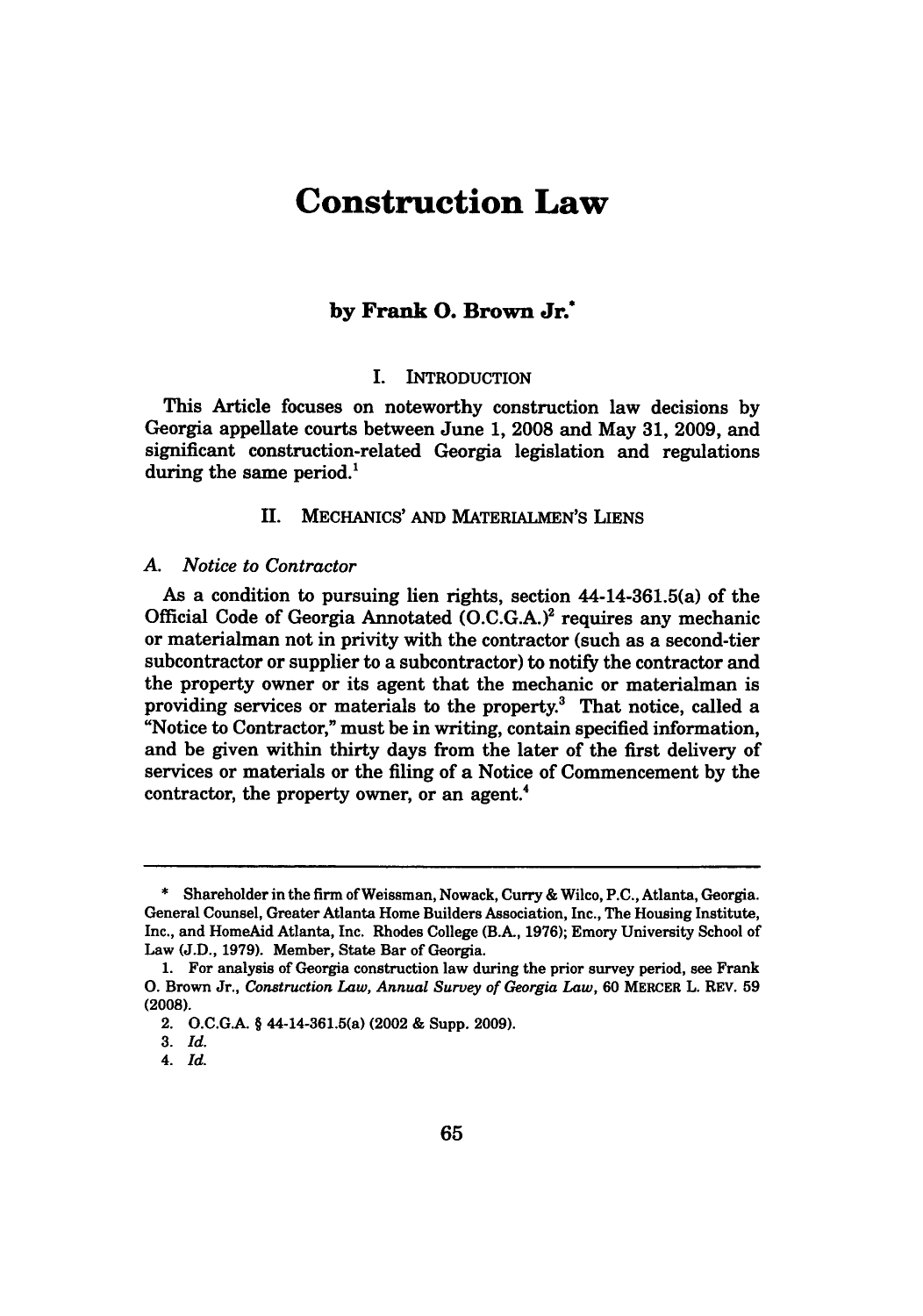Significantly, under the express terms of O.C.G.A. § 44-14-361.5(a), the obligation to give a Notice to Contractor applies when a Notice of Commencement has been filed.5 At issue in *Rey Coliman Contractors, Inc. v. PCL Construction Services, Inc.6* was whether that obligation existed if the Notice of Commencement, although filed, was not posted on the project as also required by O.C.G.A.  $§$  44-14-361.5(a).<sup>7</sup> The Georgia Court of Appeals said that the obligation to give the Notice to Contractor still existed because O.C.G.A. § 44-14-361.5(a) did not expressly limit the Notice to Contractor obligation to projects on which a Notice of Commencement had been posted.'

*Rey Coliman* is also an important reminder of two other points. First, mechanics' and materialmen's lien laws are strictly construed in favor of property owners and against lien claimants.<sup>9</sup> Thus, the blanket assertion, frequently seen in motions and even opinions on the subject, that mechanics' and materialmen's lien laws are strictly construed is overly broad. Second, as was the case in *Rey Coliman,* the validity of mechanics and materialmen's liens may be affirmatively challenged by a suit for declaratory judgment.<sup>10</sup>

Under O.C.G.A.  $\S$  44-14-361.5(b),<sup>11</sup> a Notice of Commencement must include the "name and address of the true owner of the property" and a "legal description of the property."<sup>12</sup> The Notice of Commencement under review in *Harris Ventures, Inc. v. Mallory & Evans, Inc.13* misidentified the true property owner as "EHCA John's Creek, LLC," rather than "EHCA Dunwoody, LLC," and did not include a legal description.<sup>14</sup> The court of appeals held that these errors rendered the Notice of Commencement legally deficient, thereby excusing the subcontractor from giving a Notice to Contractor as a condition to its pursuit of lien rights.<sup>15</sup>

In *Beacon Medical Products, LLC v. Travelers Casualty & Surety Co.* of America,<sup>16</sup> the question was whether a supplier to a subcontractor had to give a Notice to Contractor even though the Notice of Commence-

**<sup>5.</sup>** *Id.*

<sup>6. 296</sup> Ga. App. 892, 676 S.E.2d 299 (2009).

<sup>7.</sup> *Id.* at 892, 676 S.E.2d at 299.

<sup>8.</sup> *Id.* at 896, 676 S.E.2d at 301.

**<sup>9.</sup>** *Id.*

<sup>10.</sup> *Id.* at 892, 676 S.E.2d at 299.

<sup>11.</sup> O.C.G.A. **§** 44-14-361.5(b) (2002 & Supp. 2009).

<sup>12.</sup> *Id.*

<sup>13. 291</sup> Ga. App. 843, 662 S.E.2d 874 (2008).

<sup>14.</sup> *Id.* at 843-44, 662 S.E.2d at 874-75.

<sup>15.</sup> *Id.* at 845, 662 S.E.2d at 875-76.

<sup>16. 292</sup> Ga. App. 617, 665 S.E.2d 710 (2008).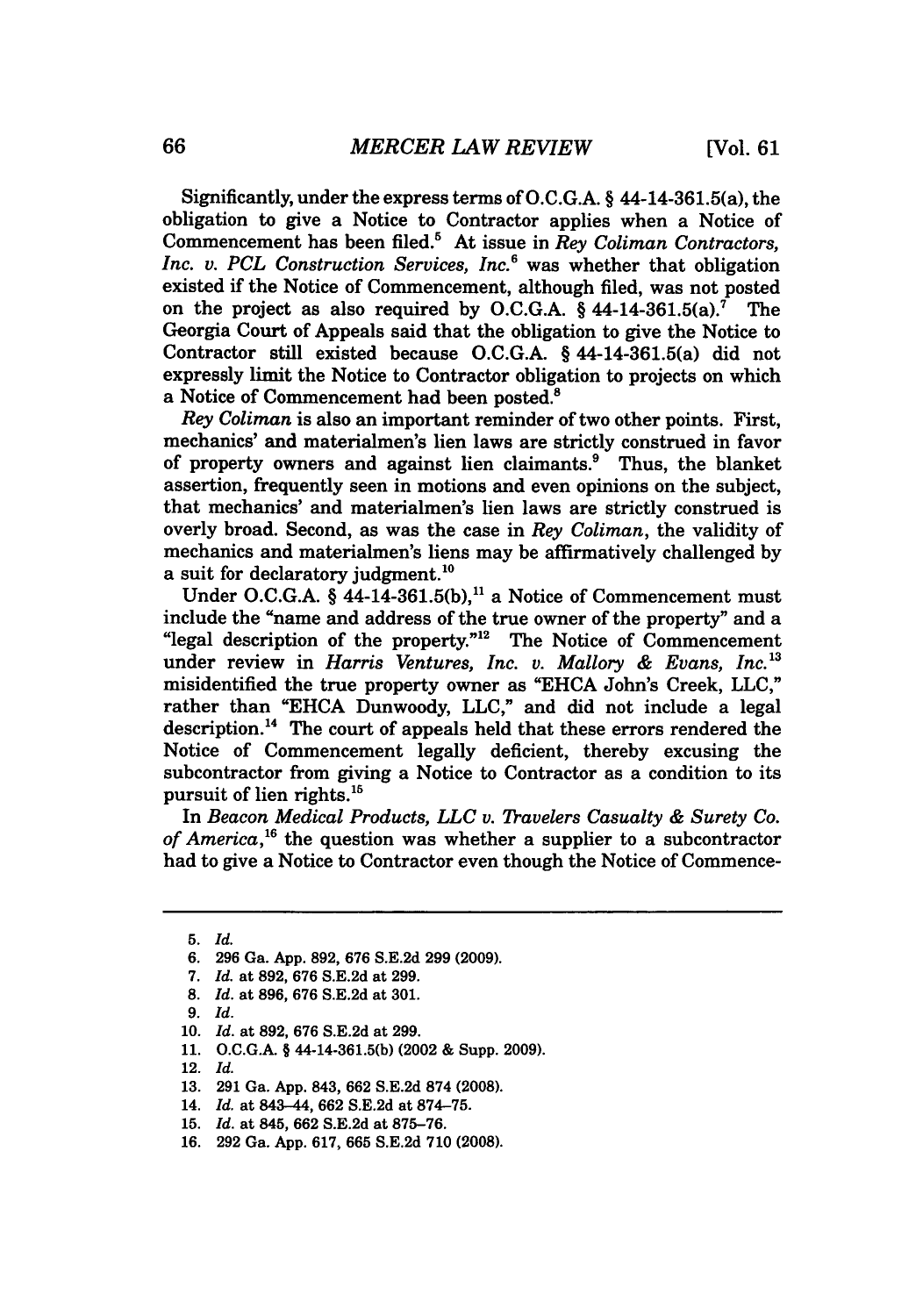ment had not been filed within the fifteen-day filing period provided by O.C.G.A. § 44-14-361.5(b).<sup>17</sup> In relevant part, this section states that "[n]ot later than [fifteen] days after the contractor physically commences work on the property, a Notice of Commencement shall be filed."<sup>18</sup> The court of appeals held that the supplier was still required to give a Notice to Contractor<sup>19</sup> because O.C.G.A. § 44-14-361.5(a) does not expressly excuse that notice when the Notice of Commencement is filed after the fifteen-day period<sup>20</sup> and because, in this case, the Notice of Commencement was filed almost four months before the supplier began providing materials for the project.<sup>2</sup>

#### *B. Claim of Lien*

*D.C. Ecker Construction, Inc. v. Ponce Investment, LLC2 <sup>2</sup>*shows that there are limits to the construction of mechanics' and materialmen's liens against the lien claimant. The plaintiff contractor in *D.C. Ecker* sued the property owner to foreclose a mechanics' and materialmen's lien. The owner filed a motion to dismiss (not a motion for summary judgment) because the lien stated that the contractor's claim became due on a date more than three months before the lien was filed, and the lien was filed within three months of the date when the contractor provided services to the owner. $23$ 

On appeal, the contractor argued that "the trial court should not have construed the lien against it at the motion to dismiss stage. $n<sup>24</sup>$  The court of appeals agreed.<sup>25</sup> The court's opinion reflects two principal reasons for its decision. First, **"[t]he** crucial date in determining the validity of a lien is the date the material or labor is last provided, *not* the date the claim is due."<sup>26</sup> Second, because of the first reason, there was a set of facts that the plaintiff could prove in support of its claim.<sup>27</sup> Consequently, the court held that granting the motion to dismiss was error. **2 8**

- 20. *Id.* at **621, 665 S.E.2d** at **713.**
- 21. *Id.* at **622, 665 S.E.2d** at 714.
- 22. 294 Ga. **App. 833, 670 S.E.2d 526 (2008).**
- **23.** *Id.* at **833-34, 670 S.E.2d** at **527.**
- 24. *Id.* at **835, 670 S.E.2d** at **528.**
- 25. *Id.*
- 26. *Id.*
- 27. *Id.*
- 28. *Id.*

**<sup>17.</sup>** *Id.* at **621, 665 S.E.2d** at **713.**

**<sup>18.</sup> O.C.G.A.** § 44-14-361.5(b).

**<sup>19.</sup>** *Beacon Medical,* **292** Ga. **App.** at **623, 665 S.E.2d** at 714-15.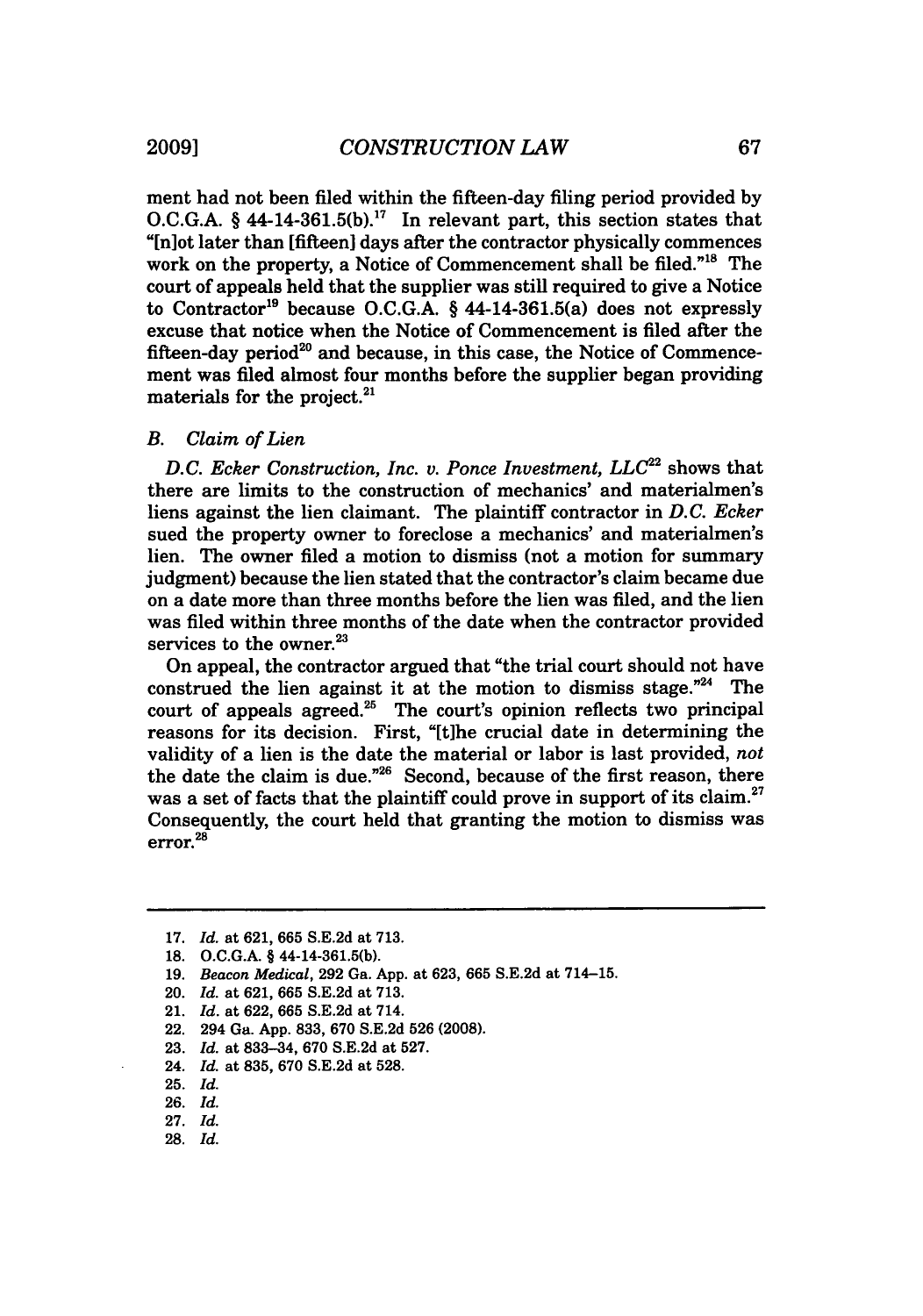The frequent use of "due date" language on mechanics' and materialmen's **liens** arises from the instruction to "specify the date the claim was due" that is part of the statutory lien form in **O.C.G.A.** § 44-14-361.1 (a)(2).29 Because *D.C. Ecker* and other Georgia appellate decisions state that the last day of labor or material controls over the due date, $30$  it is unfortunate that the statute does not simply use the former terminology. **A** recent amendment to that code section, which became effective March **31, 2009,** provides the following clarifying instruction: "specify the date the claim was due, which is the same as the last date the labor, services, or materials were supplied to the premises."<sup>31</sup>

#### III. COLLATERAL **AGREEMENTS**

The Georgia Court of Appeals decision in *Bolers v. Noir Enterprises, Inc.*<sup>32</sup> is a reminder that an ordinary merger clause may be insufficient to eliminate a previously existing collateral agreement and that additional language may be required to accomplish that purpose. The parties, a homebuilder and homeowners, first entered into a written construction management contract relating to the construction of a house. Later, they entered into a written construction contract relating to the same house. $33$  The latter construction contract included a standard merger clause stating that it "supersedes any and all previous agreements, either oral or in writing, between the parties with respect to the subject matter of the agreement."<sup>34</sup> It also stated that all changes had to be in writing and signed **by** the parties to be valid.35 The builder contended that, in between the written management contract and the written construction contract, the parties had entered into an oral management contract for additional compensation.<sup>36</sup>

On appeal, the court of appeals stated that, although the builder was bound **by** the merger clause in the written construction contract, an oral agreement between the parties that did not vary the terms of the written construction contract was not necessarily defeated **by** the merger clause and might be enforceable as a collateral agreement.<sup>37</sup> The court held

**<sup>29.</sup> O.C.G.A.** § 44-14-361.1(a)(2) (2002 & Supp. **2009).**

**<sup>30.</sup>** *See, e.g., D.C. Ecker,* 294 Ga. **App.** at **835, 670 S.E.2d** at **528;** Cent. Atlanta Tractor Sales v. Athena Dev., **LLC, 289** Ga. **App. 355, 358, 657 S.E.2d 290, 293 (2008).**

**<sup>31.</sup>** 2008 Ga. Laws **1063, 1065** (codified as amended at **O.C.G.A.** § 44-14-361.1(aX2) (Supp. **2009)).**

**<sup>32. 297</sup>** Ga. **App.** 435, **677 S.E.2d 338 (2009).**

**<sup>33.</sup>** *Id.* at 436, **677 S.E.2d** at 340.

<sup>34.</sup> *Id.* (internal quotation marks omitted).

<sup>35.</sup> *Id.*

<sup>36.</sup> *Id.* at 439, 677 S.E.2d at 342.

**<sup>37.</sup>** *Id.*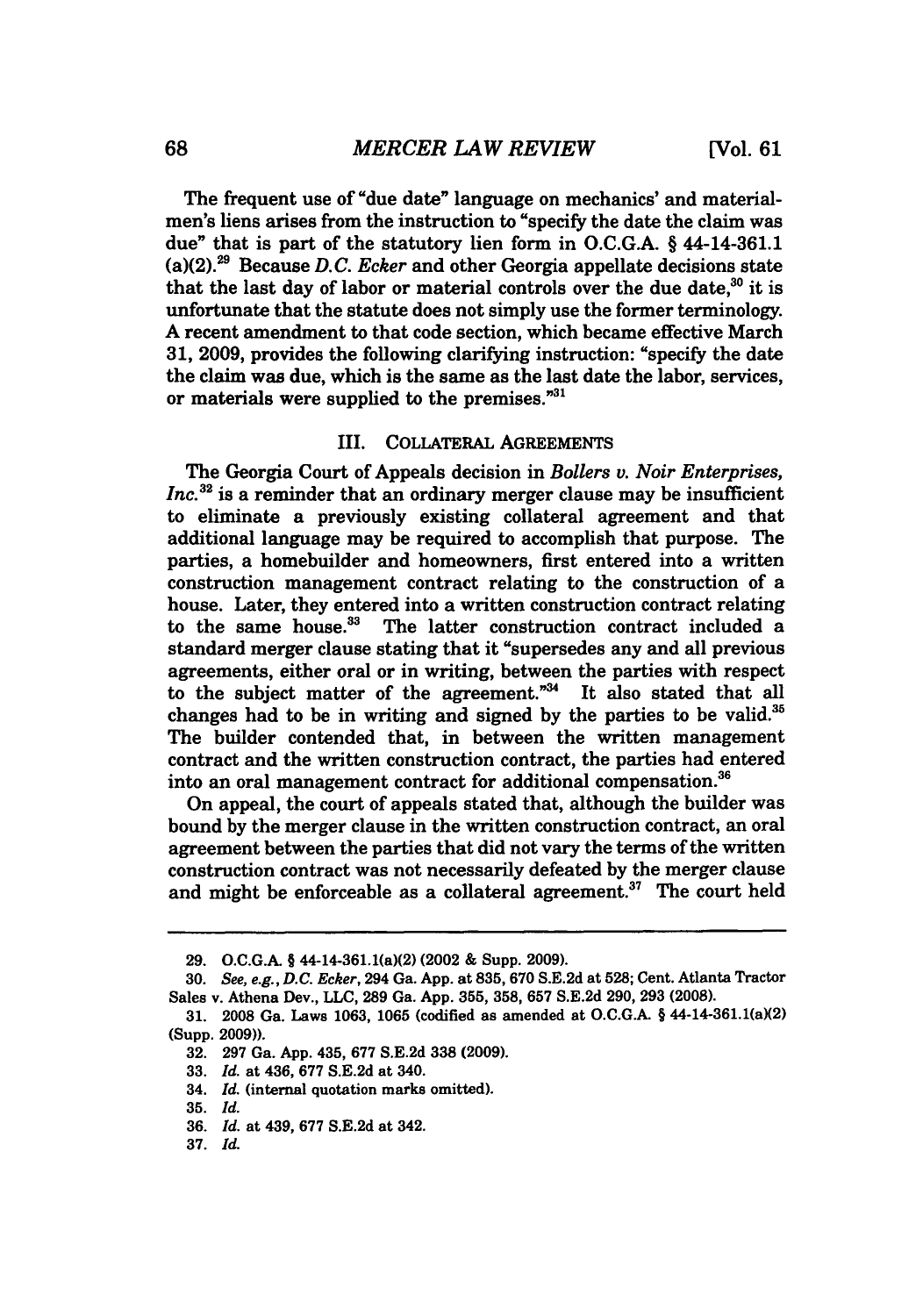that there were jury questions about the existence and terms of the alleged oral management agreement, and therefore, summary judgment on that claim was inappropriate. <sup>38</sup>

#### **V. DAMAGES** LIMITATIONS

In *Precision Planning, Inc. v. Richmark Communities, Inc.,39* the Georgia Court of Appeals addressed the enforceability of a provision in a contract between a residential developer and an architect that limited the architect's liability to the developer for the architect's errors or professional negligence to the greater of **\$50,000** or the architect's fee. The developer had hired the architect to design a retaining **wall,** which thereafter failed. The architect moved for partial summary judgment to limit its liability to the **\$50,000** or fee cap. The trial court denied the motion, finding the damages limitation void as against public policy under former O.C.G.A. § 13-8-2,<sup>40</sup> which was in effect when the contract was signed in  $2001.^{41}$ 

The court of appeals reversed. $42$  The court reasoned that "[n]o statute prohibits a professional architect from contracting with a developer to limit the architect's liability to that developer."43 It rejected the developer's contention that former **O.C.G.A. § 13-8-2(b)** applied to the damages limitation and stated that the statute applied only to "'an indemnification or hold harmless provision.'"<sup>44</sup>

#### V. INDEMNITIES

In *Lanier at McEver, L.P v. Planners & Engineers Collaborative, Inc.*,<sup>45</sup> the developer (Lanier) claimed that an engineering firm (PEC) negligently designed a storm-water drainage system for an apartment complex.48 The engineering firm moved for partial summary judgment on the claims of the developer based on a damages limitation clause that stated:

In recognition of the relative risks and benefits of the project both to [Lanier] and [PEC], the risks have been allocated such that [Lanier]

**<sup>38.</sup>** *Id.*

**<sup>39. 298</sup>** Ga. **App. 78, 679 S.E.2d** 43 **(2009).**

<sup>40.</sup> **O.C.G.A.** § **13-8-2 (1982 &** Supp. 2001) (amended **2007).**

<sup>41.</sup> *Precision Planning,* **298** Ga. **App.** at **78-79, 679 S.E.2d** at 45.

<sup>42.</sup> *Id.* at **78, 679 S.E.2d** at 45.

<sup>43.</sup> *Id.* at **80, 679 S.E.2d** at 46.

<sup>44.</sup> *Id.* (quoting Brainard v. McKinney, 220 Ga. **App. 329, 330,** 469 **S.E.2d** 441, 442 **(1996)).**

<sup>45. 284</sup> Ga. 204, **663 S.E.2d** 240 **(2008).**

<sup>46.</sup> *Id.* at 204, **663 S.E.2d** at 241.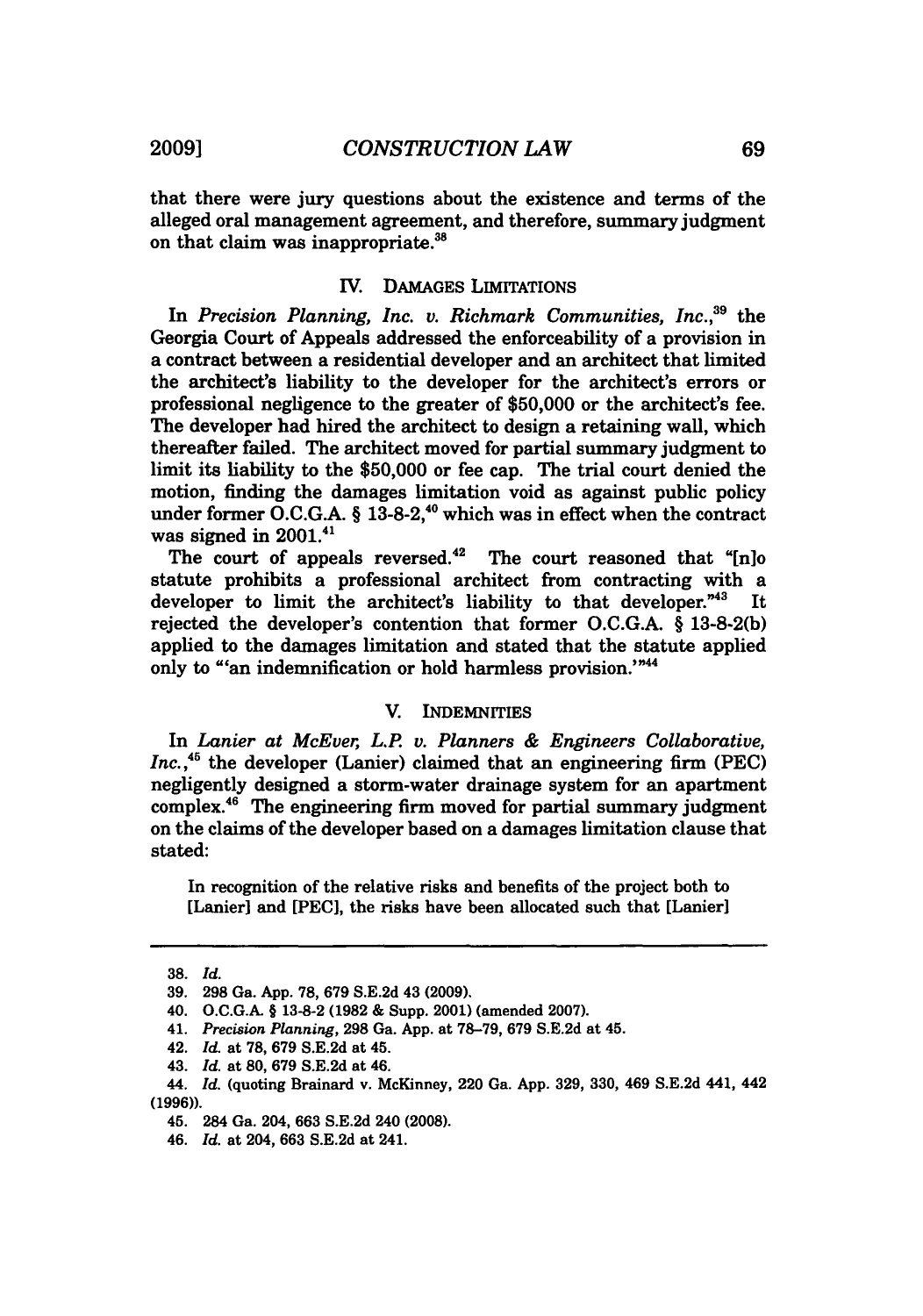agrees, to the fullest extent permitted by law, to limit the liability of [PEC] and its sub-consultants to [Lanier] and to all construction contractors and subcontractors on the project or any third parties for any and all claims, losses, costs, damages of any nature whatsoever[,] or claims expenses from any cause or causes, including attorneys' fees and costs and expert witness fees and costs, so that the total aggregate liability of PEC and its subconsultants to all those named shall not exceed PEC's total fee for services rendered on this project. It is intended that this limitation apply to any and all liability or cause of action however alleged or arising, unless otherwise prohibited by  $law<sup>47</sup>$ 

The developer contended that the damages limitation was unenforceable because it violated the prohibition in former O.C.G.A. § 13-8-2(b)<sup>48</sup> against provisions indemnifying a party to a construction contract from liability for its sole negligence. $49$ 

On appeal, the Georgia Supreme Court agreed with the developer, reasoning that the clause impermissibly indemnified the engineering firm for all claims--particularly those by members of the public--above the amount of its fee, even if the engineering firm was solely negligent.<sup>50</sup>

#### VI. LIQUIDATED DAMAGES

Various forms of liquidated damages clauses appear in constructionrelated agreements. In *Fuqua Construction Co. v. Pillar Development,* Inc.,<sup>51</sup> which involved a real estate sales contract, the Georgia Court of Appeals focused on two prongs of the Georgia Supreme Court's threepart test governing the enforceability of liquidated damages provisions. This test was announced in *Southeastern Land Fund, Inc. v. Real Estate World, Inc.*<sup>52</sup> One prong is whether the damages caused by the breach were difficult or impossible to accurately estimate.<sup>53</sup> Another prong is whether the stipulated sum was a reasonable pre-estimate of the probable loss.<sup>54</sup>

The liquidated damages provision in *Fuqua Construction* was a standard provision that covered each of the three prongs of the

<sup>47.</sup> *Id.* at **205, 663 S.E.2d** at 241-42 (alterations in original).

<sup>48.</sup> **O.C.G.A.** § **13-8-2(b) (1982 &** Supp. 2001) (amended **2007).**

<sup>49.</sup> *Lanier,* 284 Ga. at **205, 663 S.E.2d** at 242.

**<sup>50.</sup>** *Id.* at **208, 663 S.E.2d** at 243-44.

**<sup>51. 293</sup>** Ga. **App.** 462, **667 S.E.2d 633 (2008).**

**<sup>52. 237</sup>** Ga. **227, 230, 227 S.E.2d** 340, 343 **(1976).**

**<sup>53.</sup>** *Fuqua Constr.,* **293** Ga. **App.** at 463, **667 S.E.2d** at **635.**

<sup>54.</sup> *Id.*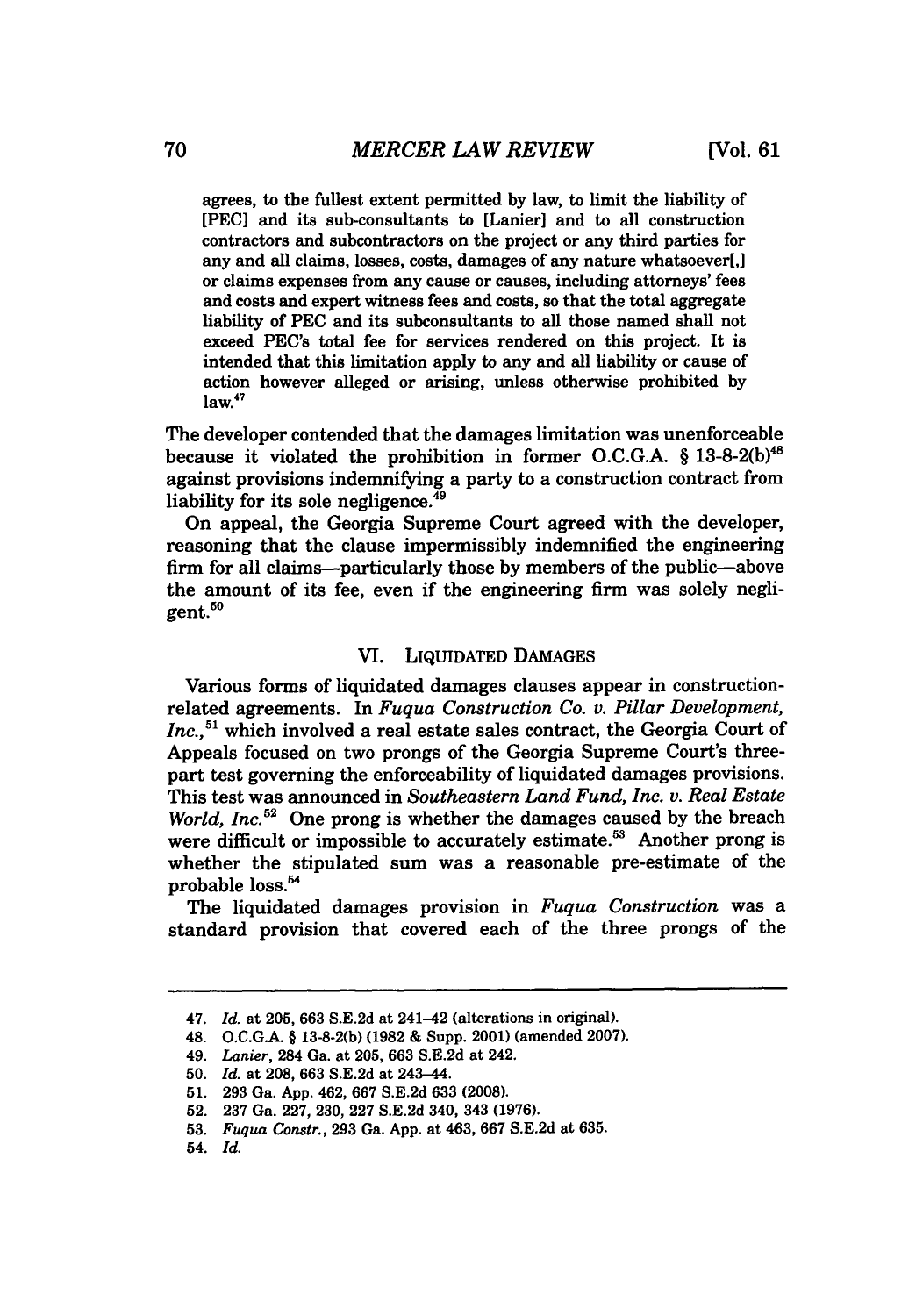*Southeastern* test.<sup>55</sup> The buyers argued, however, that there was no evidence the parties had actually considered whether the damages caused by the breach were difficult or impossible to accurately estimate or whether the stipulated sum was a reasonable pre-estimate of the probable loss.<sup>56</sup> They also filed affidavits stating that no such consideration had occurred.<sup>57</sup>

As legal support for the significance of these facts, the buyers relied in part on *Roswell Properties, Inc. v. Salle*<sup>58</sup> in which the Georgia Court of Appeals noted the absence of evidence that the parties had actually considered the difficulty of determining damages or the probable loss as reasons the liquidated damages provision was unenforceable.<sup>59</sup> The court in *Fuqua Construction* disagreed that no such evidence existed in the record before it. $60$  The court cited the terms of the standard liquidated damages provision itself as such evidence.<sup>61</sup> It also noted that the parties were experienced real estate developers and builders $62$ and that the liquidated damages were only 2.06% of the transaction price.63

In a nutshell, *Fuqua Construction* can be cited for the position that if the parties use boilerplate language covering each prong of the *Southeastern Land Fund* test and the court believes the damages were in fact difficult to estimate and the stipulated sum was a reasonable preestimate of those damages, then the court should enforce the liquidated  $d$ amages provision as a matter of law. $<sup>64</sup>$  The court should enforce the</sup> provision even if the parties did not actually consider whether the damages would be estimated without difficulty and did not actually consider the probable loss in the event of a breach.'

#### VII. CONDOMINIUM ASSOCIATION STANDING

In *Phoenix on Peachtree Condominium Ass'n v. Phoenix on Peachtree, LLC,"6* a condominium association sued the condominium's developer and others, alleging fraud, misrepresentation, and breach of fiduciary

<sup>55.</sup> *See id.* at 465, 667 S.E.2d at 636-37.

<sup>56.</sup> *Id.* at 464, 667 S.E.2d at 635.

<sup>57.</sup> *Id.* at 465-66, 667 S.E.2d at 637.

<sup>58. 208</sup> Ga. App. 202, 430 S.E.2d 404 (1993).

<sup>59.</sup> *Id.* at 206, 430 S.E.2d at 409-10.

<sup>60. 293</sup> Ga. App. at 464-65, 667 S.E.2d at 636.

<sup>61.</sup> *Id.*

<sup>62.</sup> *Id.* at 464, 667 S.E.2d at 635.

<sup>63.</sup> *Id.* at 465, 667 S.E.2d at 636.

<sup>64.</sup> *See id.* at 465-66, 667 S.E.2d at 636-37.

<sup>65.</sup> *See id.* at 464-65, 667 S.E.2d at 636.

<sup>66. 294</sup> Ga. App. 447, 669 S.E.2d 229 (2008).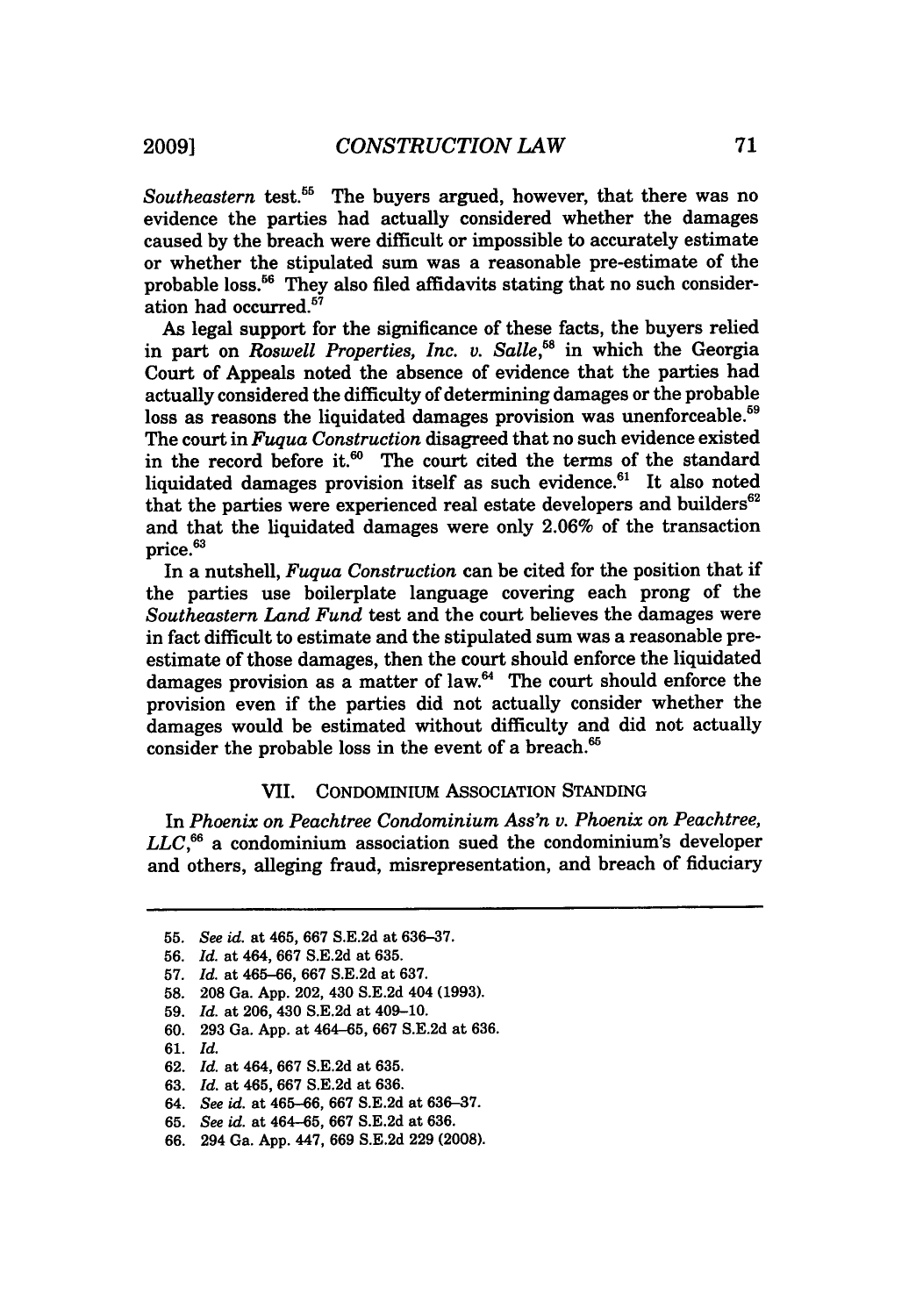duty67 relating to alleged construction defects in the condominium's common areas.<sup>68</sup> The trial court granted summary judgment to the defendants because the association lacked standing<sup>69</sup> based on the following language in the original recorded condominium declaration:

**All** owners hereby acknowledge and agree that the Association shall not be entitled to institute any legal action against anyone on behalf of any or all of the owners which is based on any alleged defect in any unit or the common elements, or any damage allegedly sustained by any owner by reason thereof, but rather, that all such actions shall be instituted by the person(s) owning such units or served by such common elements or allegedly sustained such damage.<sup>70</sup>

On appeal, the association argued that this provision of the original declaration did not apply because it had been removed by amendment after the suit was filed.<sup>71</sup> The Georgia Court of Appeals rejected that argument, noting that standing is determined at the time a suit is  $\overline{\text{field}}$ .  $^{72}$ 

In the alternative, the association argued that the original declaration provision did not apply to the association's claims for fraud, misrepresentation, and breach of fiduciary duty.<sup>73</sup> The court of appeals also rejected this argument, noting that the provision covered all claims based upon defects in the condominium's common areas.<sup>74</sup>

The association's final argument was that summary judgment should not have been granted until the trial court had ruled on the alternative motion to substitute the unit owners as plaintiffs, $75$  which had been pending for nearly a year before the trial court granted summary judgment.<sup>76</sup> The court of appeals agreed with this contention and remanded the case to the trial court for consideration of the motion to substitute.<sup>77</sup> It also held that the trial court's order granting summary judgment should be treated as a dismissal because standing does not go to the merits of the case.78

**67.** *Id.* at 450, **669 S.E.2d** at **232.**

**75.** *Id.*

**<sup>68.</sup>** *Id.* at 447, **669 S.E.2d** at **230.**

**<sup>69.</sup>** *Id.*

**<sup>70.</sup>** *Id.* at 451, **669 S.E.2d** at **232.**

**<sup>71.</sup>** *Id.* at 450, **669 S.E.2d** at **232.**

**<sup>72.</sup>** *Id.*

**<sup>73.</sup>** *Id.*

<sup>74.</sup> *Id.* at 451, **669 S.E.2d** at **232.**

**<sup>76.</sup>** *See id.* at 449-50, **669 S.E.2d** at **231.**

**<sup>77.</sup>** *Id.* at 451, **669 S.E.2d** at **232.**

**<sup>78.</sup>** *Id.* at 451 n.4, **669 S.E.2d** at **232 n.4.**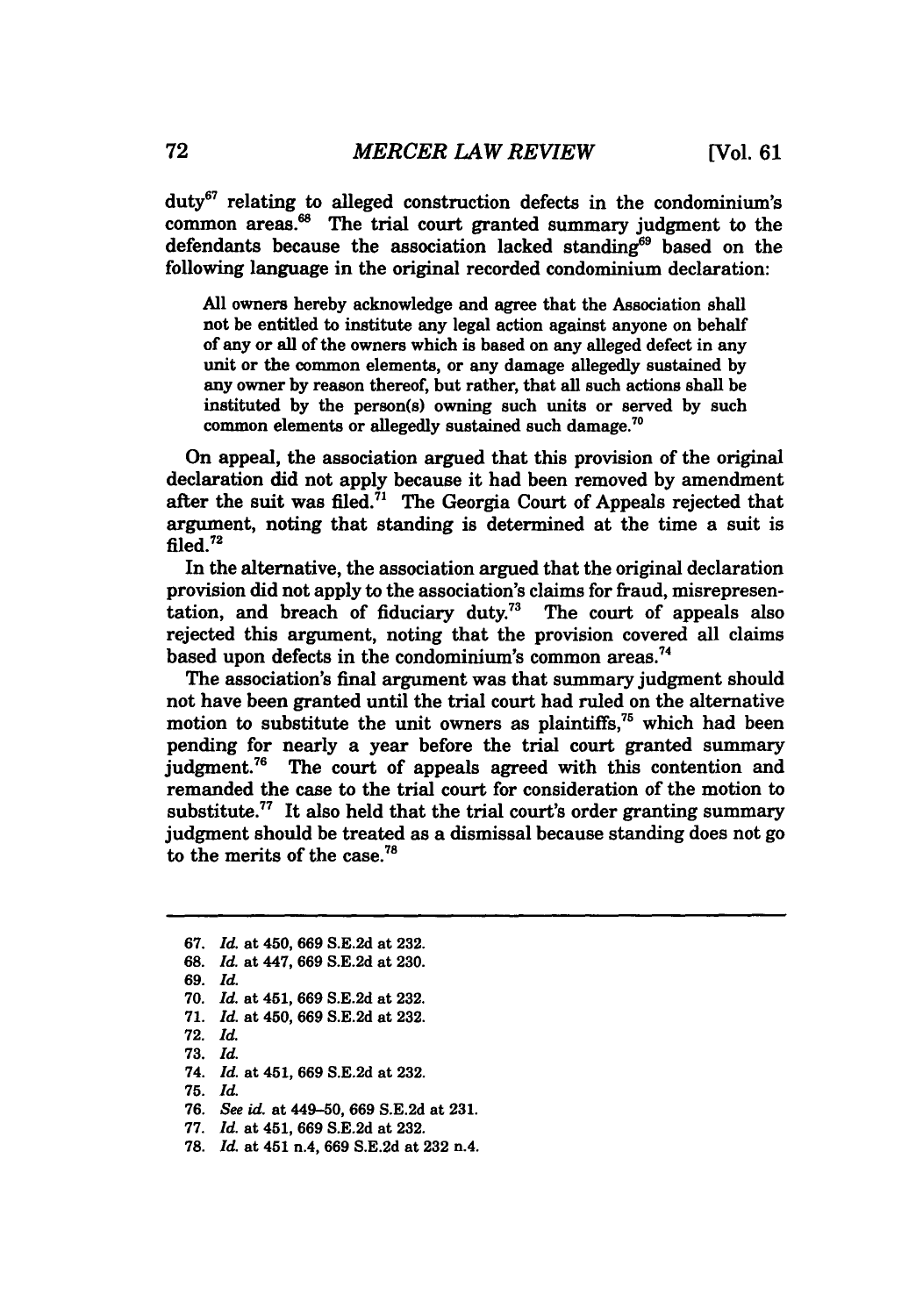#### VIII. MEASURE OF DAMAGES

The specific issue on which the Georgia Supreme Court granted certiorari in *John Thurmond & Associates, Inc. v. Kennedy79* was "whether a plaintiff in a breach of contract and negligent construction case must prove fair market value of the property as a prerequisite to any recovery" against the contractor.<sup>80</sup> The case involved claims by a homeowner against a contractor (JTA) for breach of contract, breach of warranty, and negligent construction relating to the repair of a house that was substantially damaged by fire. The contract price for the repairs was \$311,156. At trial, the homeowner sought \$751,632 (about two and one-half times the contract price) for the costs of repairing the allegedly faulty construction.<sup>81</sup>

In a somewhat confusing opinion that appears to be aimed at eliminating confusion arising from prior opinions, the supreme court concluded that a plaintiff in a breach of contract and negligent construction case is not necessarily required to prove fair market value of the property as a prerequisite to a recovery against the contractor.<sup>82</sup> The court recognized that when repair costs are disproportionate to the reduction in value of property, proof of reduction in fair market value may be necessary,<sup>83</sup> and the supreme court appears to leave the determination of proportionality up to the trial court.<sup>84</sup>

#### IX. ARBITRATION

The developer and contractor in *Tillman Park, LLC v. Dabbs-Williams* General Contractors, LLC<sup>65</sup> had executed the 1997 edition of a standard-form American Institute of Architects agreement. The agreement incorporated general conditions that required a decision by the architect as a *condition precedent* to mediation, arbitration, or litigation, unless the architect had failed to render a decision for thirty days after referral of the claim. In the space for identifying the architect on the first page of the agreement, **"N/A"** had been typed.'

After disputes arose, the contractor sued the developer, who in turn counterclaimed against the contractor and filed a motion to compel

<sup>79. 284</sup> Ga. 469, 668 S.E.2d 666 (2008).

<sup>80.</sup> *Id.* at 469, 668 S.E.2d at 667.

<sup>81.</sup> *Id.*

<sup>82.</sup> *See id.* at 474, 668 S.E.2d at 671.

<sup>83.</sup> *Id.* at 471, **668** S.E.2d at 669.

<sup>84.</sup> *See id.* at 471 n.3, 668 S.E.2d at 669 n.3.

**<sup>85.</sup>** 298 Ga. App. 27, 679 S.E.2d 67 (2009).

<sup>86.</sup> *Id.* at 28, **679** S.E.2d at 69.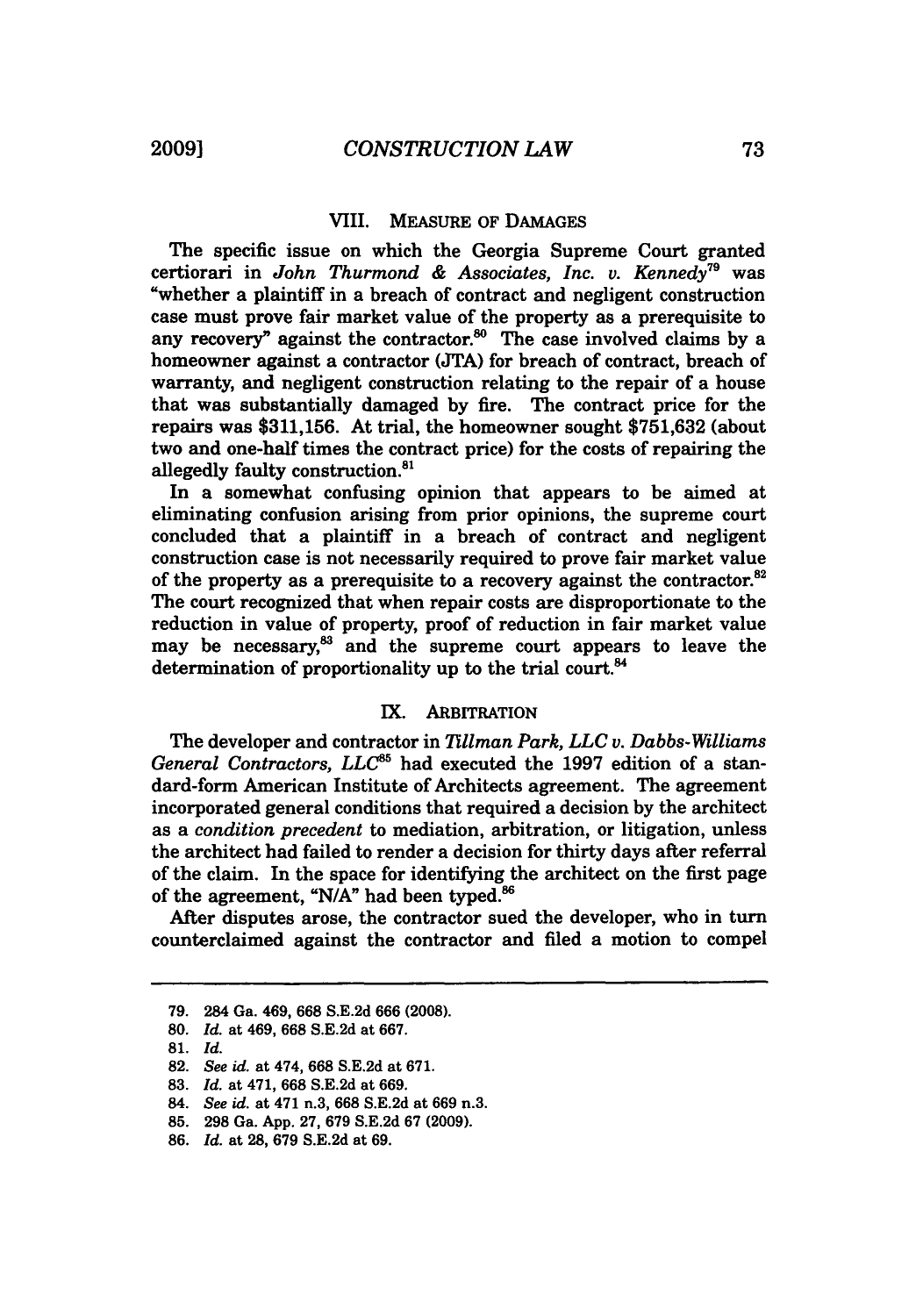arbitration under the agreement. The contractor opposed that motion, arguing in part that the arbitration clause was unenforceable because submission of the dispute to an architect was a condition precedent to arbitration and no architect had been named in the agreement. The trial court agreed with the contractor and denied the developer's motion to compel arbitration.<sup>87</sup>

The Georgia Court of Appeals reasoned that ambiguity existed because the agreement described various roles for the architect but did not identify one.<sup>88</sup> Because of this ambiguity, the court of appeals said the trial court was permitted to consider parol evidence about the parties' intentions to be bound by the arbitration provision under these circumstances.<sup>89</sup> It remanded the case for the trial court to determine whether the parties intended the arbitration provision to apply despite the absence of an identified architect.<sup>90</sup>

The subcontractor in *Airtab, Inc. v. Limbach Co.*<sup>91</sup> was not pleased with an arbitration award. When the adverse party-the contractor-sought to confirm the award, the subcontractor filed a motion to vacate the award, alleging that the arbitrators had been biased; disregarded the law; overstepped their authority;<sup>92</sup> and had issued an award that was irrational, arbitrary, and capricious.<sup>93</sup> The trial court denied the motion to vacate and confirmed the award.<sup>94</sup>

The court of appeals began by noting that, unless an arbitration award is subject to being vacated under one of the five statutory grounds in O.C.G.A. § 9-9-13(b),<sup>95</sup> the award must be confirmed.<sup>96</sup> The court then stated that none of the three statutory grounds alleged by the subcontractor were supported by the evidence—namely, bias, $^{37}$  manifest disregard of the law,<sup>98</sup> and overstepping authority.<sup>99</sup>

Aggressive questioning by one of the members of the arbitration panel was not enough to establish bias.<sup>100</sup> Manifest disregard of the law,

**<sup>87.</sup>** *Id.* at 27-28, 679 S.E.2d at 68-69.

**<sup>88.</sup>** *Id.* at 32, 679 S.E.2d at 71-72.

**<sup>89.</sup>** *Id.,* **679** S.E.2d at 72.

<sup>90.</sup> *Id.* at 32-33, 679 S.E.2d at 72.

<sup>91. 295</sup> Ga. App. 720, **673** S.E.2d 69 (2009).

<sup>92.</sup> *Id.* at 720, 673 S.E.2d at 71.

<sup>93.</sup> *Id.* at 722, 673 S.E.2d at 72.

<sup>94.</sup> *Id.* at 720, 673 S.E.2d at 71.

**<sup>95.</sup> O.C.G.A.** § **9-9-13(b) (2007).**

**<sup>96.</sup>** *Airtab,* **295** Ga. **App.** at **721, 673 S.E.2d** at **71.**

**<sup>97.</sup>** *Id.,* **673 S.E.2d** at **72.**

**<sup>98.</sup>** *Id.* at **722, 673 S.E.2d** at **72.**

**<sup>99.</sup>** Id.

**<sup>100.</sup>** *Id.* at **721, 673 S.E.2d** at **72.**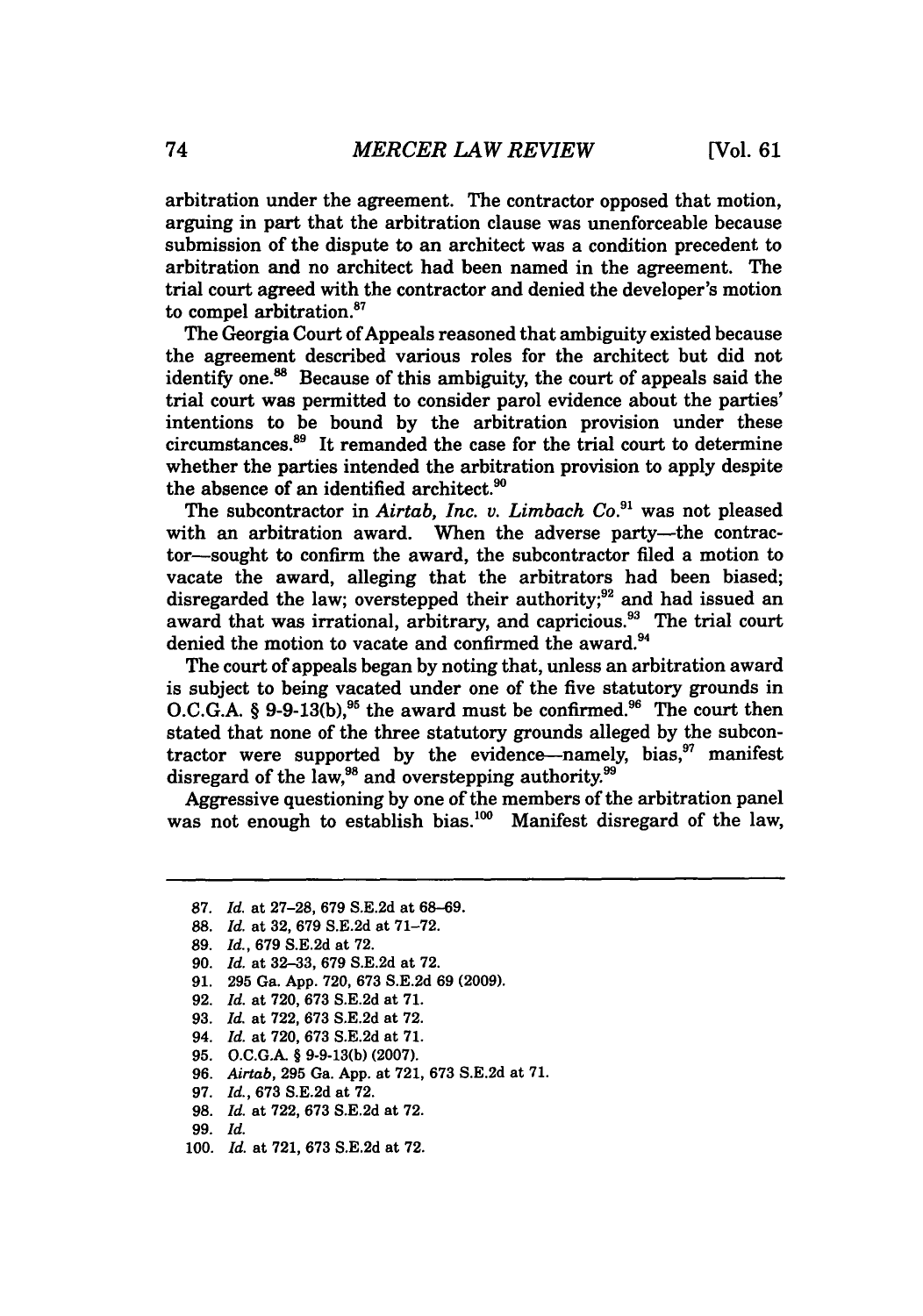which requires proof that the arbitration panel knew the applicable law and deliberately ignored it, also was not shown.<sup>101</sup> Manifest disregard of the law is not "the equivalent of" and is a "much narrower standard" than "insufficiency of the evidence or a misapplication of the law to the facts."<sup>102</sup> There was also no evidence that the panel overstepped its authority, which would mean that it had addressed issues not properly before it. $^{103}$  Finally, the court rejected the subcontractor's assertion that the allegedly irrational, arbitrary, and capricious nature of the award was a basis for vacating the award.<sup>104</sup> The court equated this assertion to an insufficiency of evidence argument and noted that insufficiency of evidence was not among the five statutory grounds for vacating an arbitration award. $105$ 

### X. MINIMUM RESIDENTIAL WARRANTY

In 2004 the Georgia General Assembly adopted a comprehensive residential and general contractor licensing law, which, after several delays, became effective on July 1,  $2008$ .<sup>106</sup> The new law includes a minimum mandatory warranty requirement in O.C.G.A. § 43-41-7.<sup>107</sup> which states:

A licensed residential contractor and any affiliated entities shall offer a written warranty in connection with each contract to construct, or superintend or manage the construction of, any single family residence where the total value of the work or activity or the compensation to be received by the contractor for such activity or work exceeds \$2,500.00. The residential contractor division shall establish the minimum requirements of such warranty.<sup>108</sup>

In 2005 the residential contractor division adopted a very general regulation establishing the minimum requirements of this warranty.<sup>109</sup> But as of August 4, 2008, new and more detailed warranty minimum requirements apply.<sup>110</sup> The new regulation clarifies the meaning of "single family residence" as used in **O.C.G.A.** § 43-41-7 **by** defining it as

**<sup>101.</sup>** *Id.* at **722, 673 S.E.2d** at **72.**

<sup>102.</sup> *Id.* (internal quotation marks omitted) (quoting Johnson Real Estate Invs. v. Aqua Indus., **282** Ga. **App. 638,** 640, **639 S.E.2d 589, 593 (2006)).**

**<sup>103.</sup>** *Id.*

<sup>104.</sup> *Id.* at **722-23, 673 S.E.2d** at **73.**

**<sup>105.</sup>** *Id.* at **722, 673 S.E.2d** at **72-73.**

**<sup>106.</sup>** 2004 Ga. Laws **786** (codified as amended at O.C.G.A. §§ 43-41-1 to **-17 (2008)).**

**<sup>107.</sup> O.C.G.A.** § 43-41-7 **(2008).**

<sup>108.</sup> *Id.*

**<sup>109.</sup>** *See* **GA.** COMP. R. **&** REGS. § **553-7-.01 (2006)** (repealed **2008).**

**<sup>110.</sup>** *See* **GA. CoMP.** R. & REGS. § **553-7-.01 (2008).**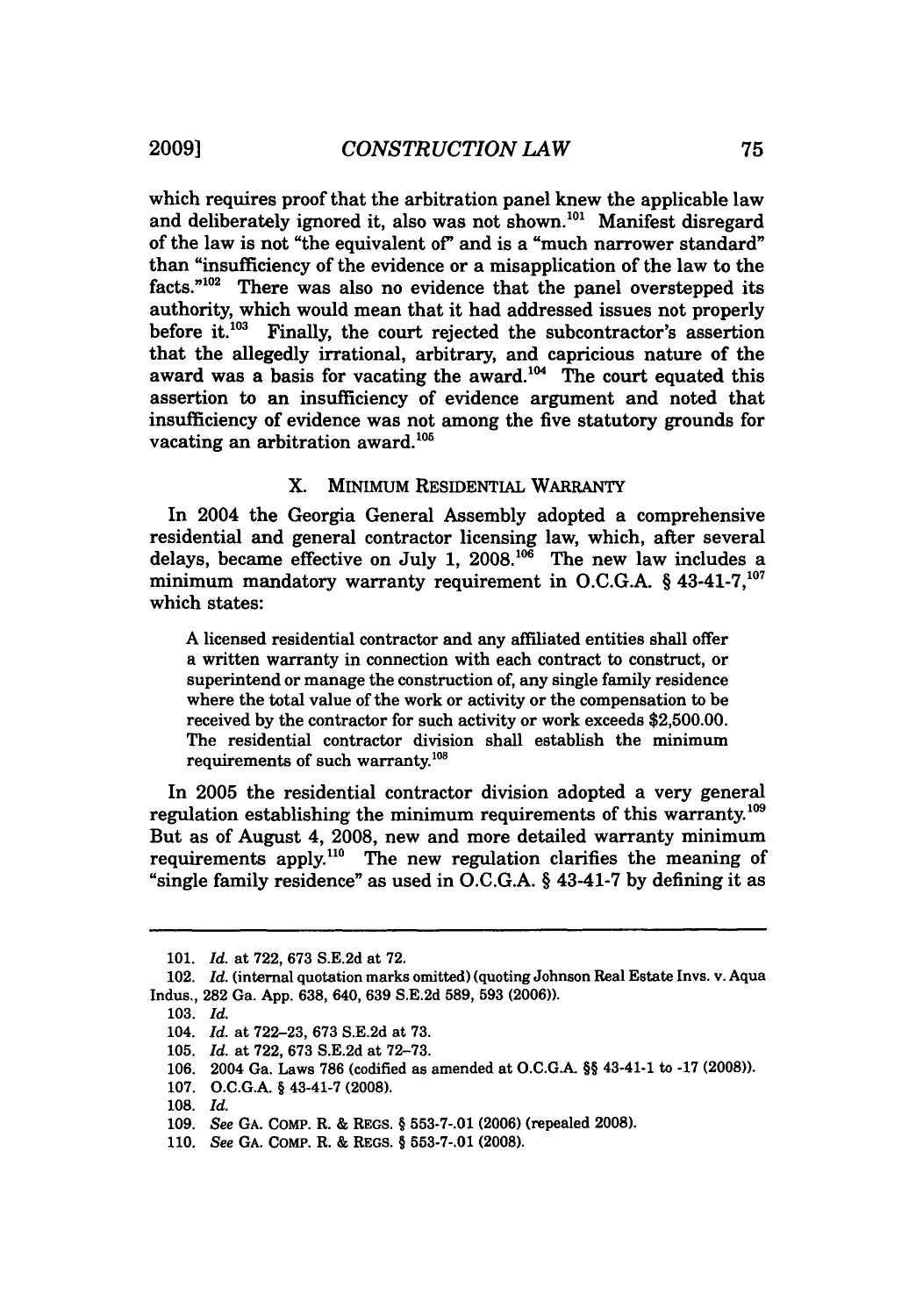"a 'one or two family residence' as defined in the current edition of the state minimum standard International Residential Code (IRC)."<sup>111</sup> Under the new regulation, the warranty must at least *describe* the following:

(a) Covered work and activities;<br>(b) Covered exclusions;

**(b)** Covered exclusions;

**(c)** Standards for evaluating work and activities, which standards shall be those set forth in the current edition of the Residential Construction Performance Guidelines as published **by** the National Association of Home Builders;

**(d)** The term of the warranty, including commencement date(s) or event(s);

(e) Claim procedures;

**(f)** Contractor response options (such as repair, replace or compensate); [and]

**(g)** Assignable manufacturer warranties."<sup>2</sup>

The new regulation focuses more on disclosure than on content. Under the regulation, a contractor can still decide what is covered and what is excluded.<sup>113</sup> While the standards for evaluating the work have been clarified (that is, the Residential Construction Performance Guidelines as published **by** the National Association of Home Builders), those standards apply only to covered work that is not excluded.<sup>114</sup>

The new regulation also requires the contractor to attach "a complete copy of the written warranty (or an identical blank standard form of it)" to the underlying contract or otherwise make it available for review prior to the execution of the underlying contract.<sup>115</sup>

The regulation itself does not address the consequences of a residential contractor's failure to comply with this regulation or create a comprehensive default warranty in the event of noncompliance. $^{116}$ 

### XI. CONTRACTOR INACTIVE STATUS **LICENSES**

According to a new regulation, a contractor that is inactive **(by** choice or reality) can now get an inactive contractor's license,  $117$  which partially excuses the contractor from educational requirements and fees

**<sup>111.</sup>** *Id. §* **553-7-.01(1)(b).**

<sup>112.</sup> *Id.* § 553-7-.01(3)(a)-(g).

<sup>113.</sup> *See id.* § 553-7-.01(3)(a)-(b).

<sup>114.</sup> *See id.* § 553-7-.01(3)(a)-(c).

**<sup>115.</sup>** *Id. §* **553-7-.01(4).**

<sup>116.</sup> *See id. §* **553-7-.01.**

**<sup>117.</sup> GA.** CoMP. R. **&** REGS. *§* **553-10-.01 (2008).**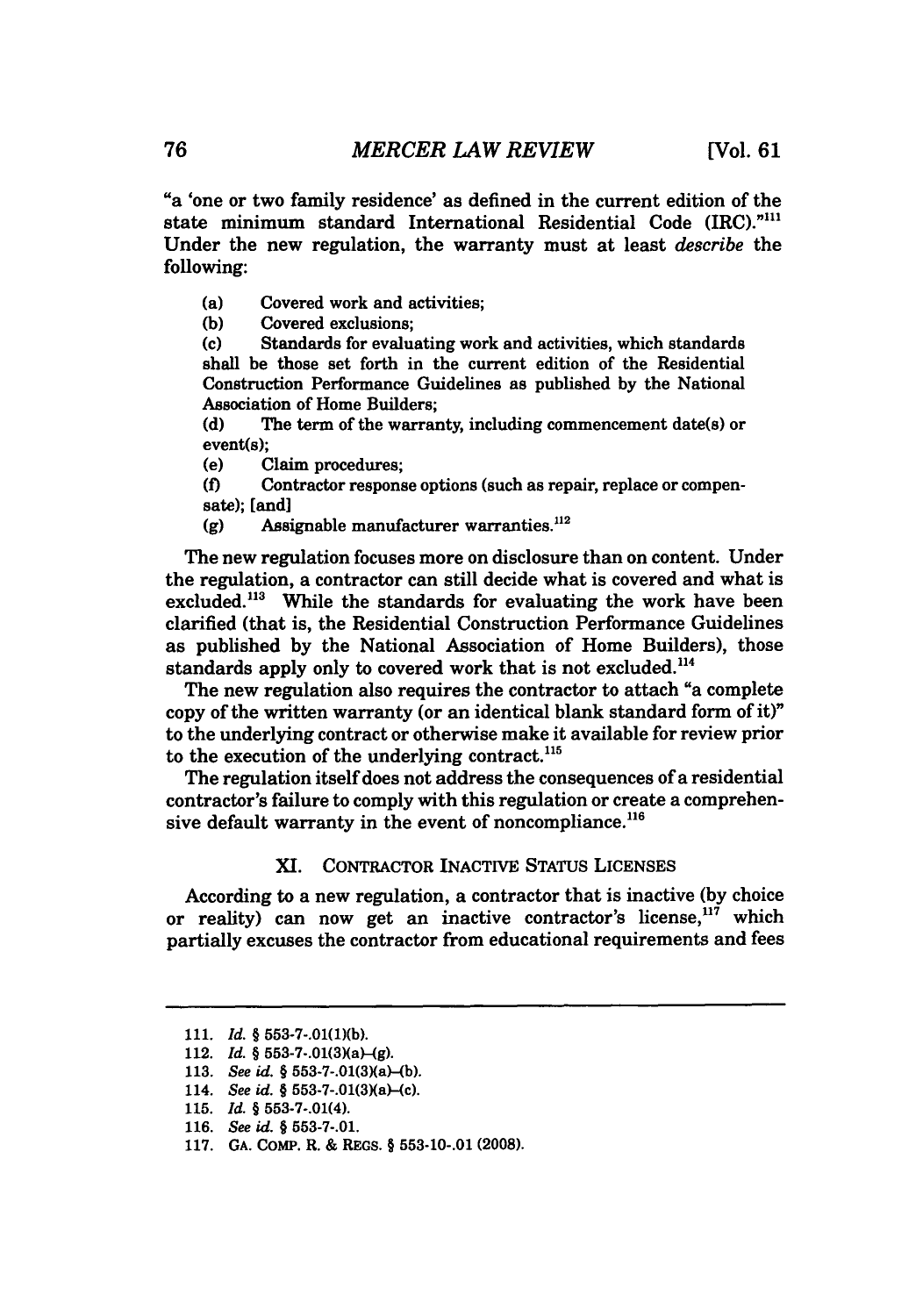during the period of inactivity.<sup>118</sup> The application for the inactive license must be submitted prior to the revocation of the contractor's license for non-renewal and must include specific information set forth<br>in the subject regulations.<sup>119</sup> Significantly, a contractor with an in the subject regulations. $^{119}$ inactive license is not permitted to engage in contracting.<sup>120</sup> To do so would be a violation of the contractor licensing law.<sup>121</sup> If a contractor with an inactive license wishes to return to active status, the contractor must submit specified information to the contractor licensing board.<sup>122</sup> When a contractor has continuously been on inactive status for more than five years, the licensing board may require that the contractor pass an exam before obtaining an active license.<sup>123</sup>

#### XII. CONCLUSION

The period covered by this Article, June **1,** 2008 to May 31, 2009, has been a relatively calm time for Georgia construction law. With contractor licensing having become effective on July 1, 2008, and the revisions to Georgia's mechanics' and materialmen's lien laws having become effective on March **31,** 2009, new Georgia appellate cases applying those laws should start appearing next year.

- 119. *Id.* § 553-10-.01(1)(a).
- 120. *Id.* § 553-10-.01(1)(b).
- 121. *See id.* § 553-10-.01(2).
- 122. *Id.* § 553-10-.01(3)(a)-(d).
- 123. *Id.* § 553-10-.01(4).

<sup>118.</sup> *Id.* § 553-10-.01(1)(c)-(d).